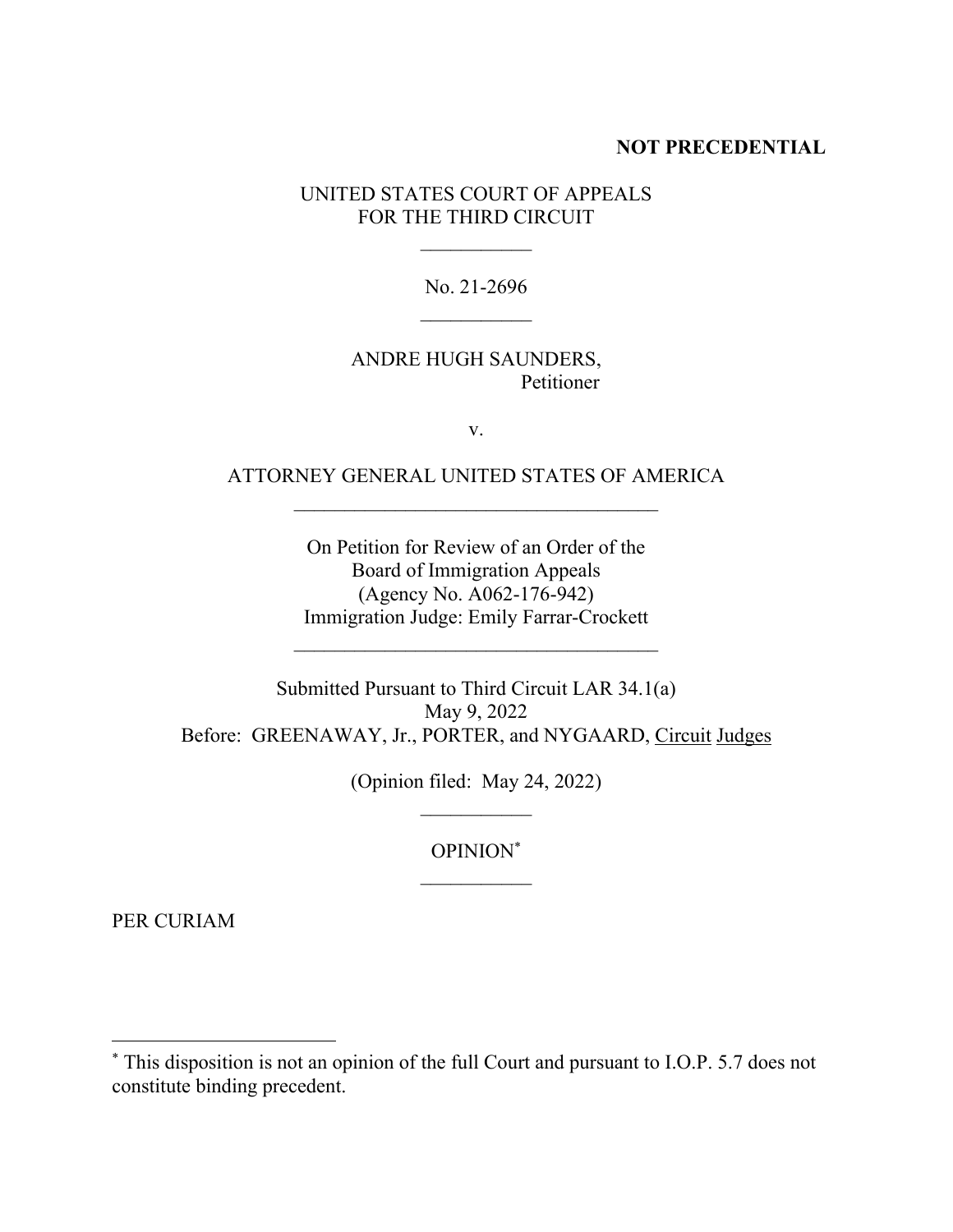Andre Saunders, proceeding pro se, petitions for review of a final order of removal issued by the Board of Immigration Appeals ("BIA"). For the reasons stated below, we will grant Saunders' petition.

I.

Saunders is a native citizen of Jamaica who was admitted to the United Stated as a lawful permanent resident in 2012. She was later convicted in federal court of mail fraud in violation of 18 U.S.C. § 1341 and sentenced to 78 months' incarceration. Based on that conviction, the Department of Homeland Security charged Saunders with being removable for having been convicted of an aggravated felony, see 8 U.S.C. §  $1227(a)(2)(A)(iii)$ ; 8 U.S.C. §  $1101(a)(43)(M)$ , and a crime involving moral turpitude, see 8 U.S.C. § 1227(a)(2)(A)(i). Saunders, proceeding pro se, appeared before the Immigration Judge ("IJ'), admitted the allegations in the notice to appear, and conceded the charges of removability. She applied for asylum, withholding of removal under the Immigration and Nationality Act ("INA"), and relief under the Convention Against Torture ("CAT"), contending that she would be harmed if removed because she is a

transgender woman and member of the LGBTQI community.

Following a hearing, the IJ concluded that Saunders was ineligible for asylum and withholding of removal because of her criminal conviction and found that Saunders' testimony regarding past harms she suffered in Jamaica was not credible, though the IJ credited Saunders' testimony that she is transgender and a member of the LGBTQI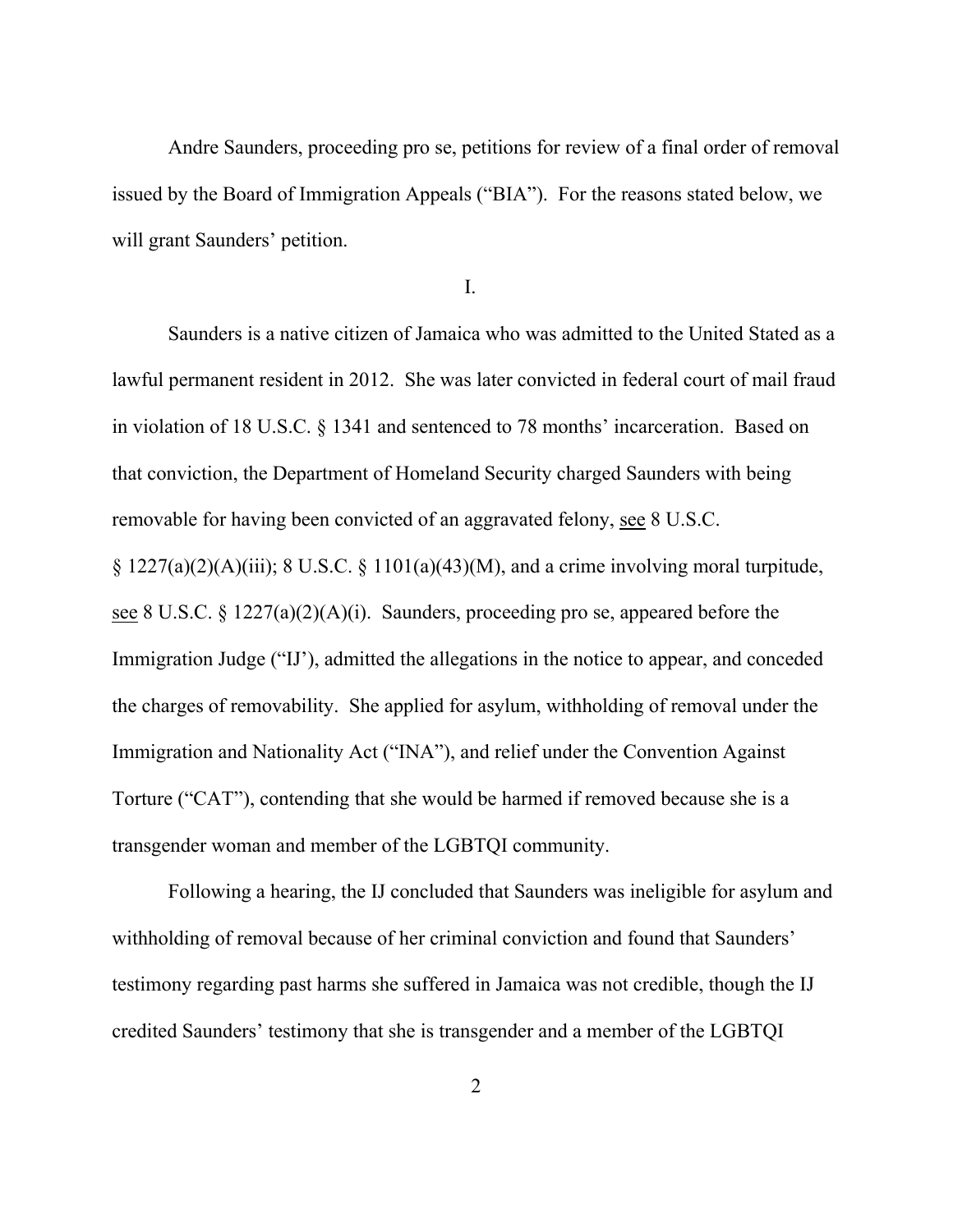community. The IJ denied Saunders' request for deferral of removal under CAT, reasoning that Saunders failed to show that it was more likely than not that she would be tortured by or with the acquiescence of the Jamaican government if she returned to Jamaica. Saunders appealed, challenging the IJ's credibility determination and denial of relief under CAT. Without reaching the issue of credibility, the BIA affirmed the IJ's decision based on its analysis of Saunders' CAT claim. Saunders filed a timely petition for review.

## II.

We have jurisdiction over Saunders' petition pursuant to 8 U.S.C. § 1252(a)(1). We review legal conclusions de novo, Singh v. Att'y Gen., 677 F.3d 503, 508 (3d Cir. 2012), and we review the agency's findings of fact in this context under the substantialevidence standard pursuant to which such findings "are conclusive unless any reasonable adjudicator would be compelled to conclude to the contrary." Nasrallah v. Barr, 140 S. Ct. 1683, 1692 (2020) (citation and internal quotation marks omitted). Because Saunders appears pro se before the Court as an immigration petitioner, the need to construe her claims broadly is "accentuate[d]." See Higgs v. Att'y Gen., 655 F.3d 333, 340 (3d Cir. 2011).

#### III.

To obtain CAT relief, Saunders was required to demonstrate that, if removed, she would more likely than not likely be tortured "by, or at the instigation of, or with the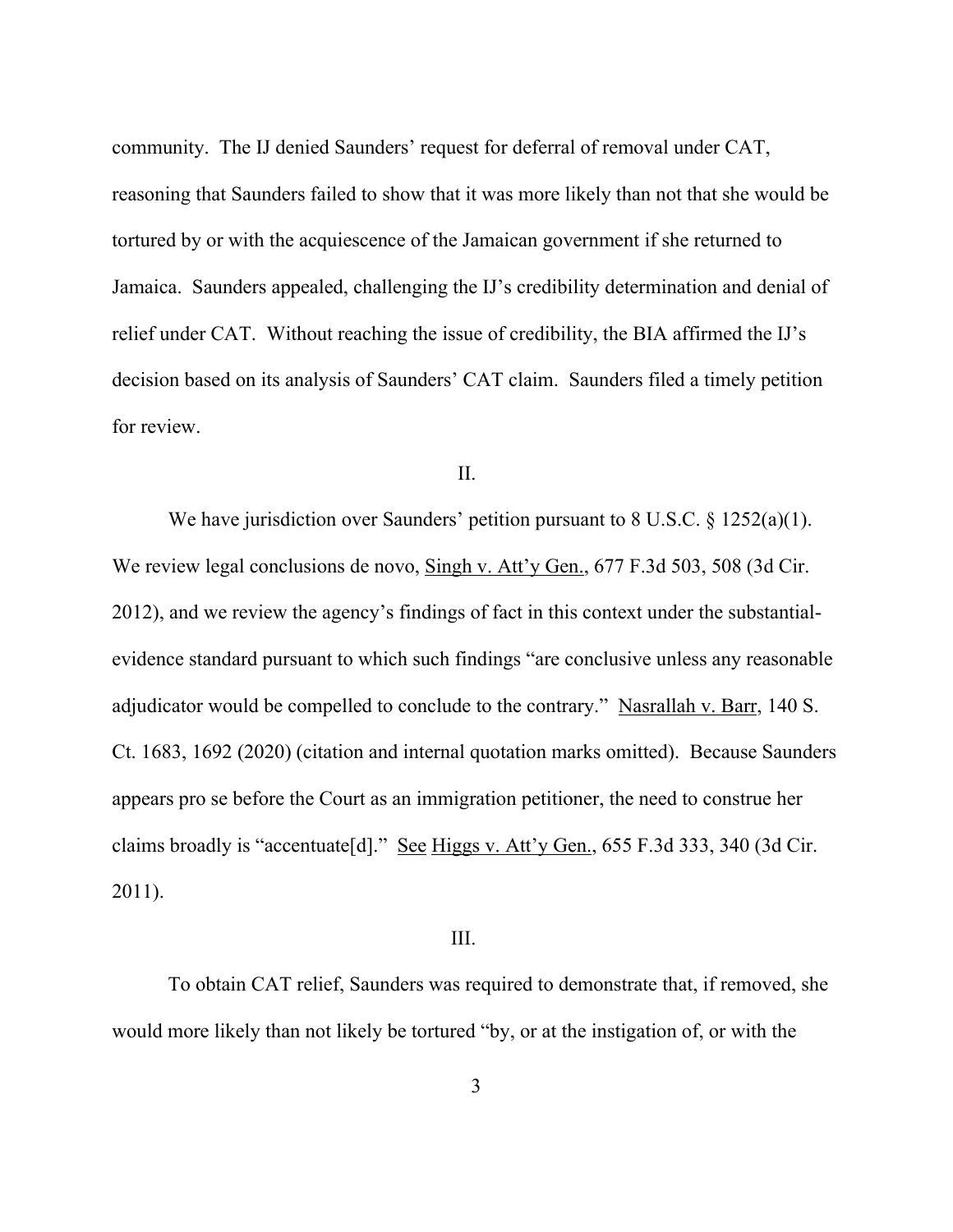consent or acquiescence of" a Jamaican public official. See 8 C.F.R. §§ 1208.17(a), 1208.18(a)(1); Sevoian v. Ashcroft, 290 F.3d 166, 174-75 (3d Cir. 2002). That demonstration must rely on objective evidence. See Kamara v. Att'y Gen., 420 F.3d 202, 213 (3d Cir. 2005). In analyzing Saunders' claim, the BIA and IJ were to use the twopronged inquiry set forth in Myrie v. Attorney General, 855 F.3d 509, 516 (3d Cir. 2017), which requires that the agency determine: (1) "whether an applicant has met the burden of establishing that it is more likely than not [that she] would be tortured if removed"; and (2) "whether public officials will acquiesce in the likely treatment." See Quinteros v. Att'y Gen., 945 F.3d 772, 786 (3d Cir. 2019) (citation and internal quotations omitted).

We agree with Saunders that the BIA erred in analyzing her CAT claim. The BIA noted, without elaboration, that the IJ determined that past incidents described by Saunders did not rise to the level of torture. However, neither the BIA nor the IJ addressed, in analyzing the CAT claim, Saunders' testimony that she was beaten, raped, and verbally harassed by civilians in Jamaica, that the police failed to protect Saunders and at times beat and verbally harassed her themselves, and that she will be particularly vulnerable to similar attacks upon returning to Jamaica because she will be identifiable as a transgender woman and will likely be homeless. We agree with Saunders that, contrary to the BIA's suggestion that the IJ's credibility determination was alternative to and distinct from its CAT analysis, the IJ appeared to discount much of Saunders' testimony based on its adverse credibility finding. Because the BIA expressly declined to address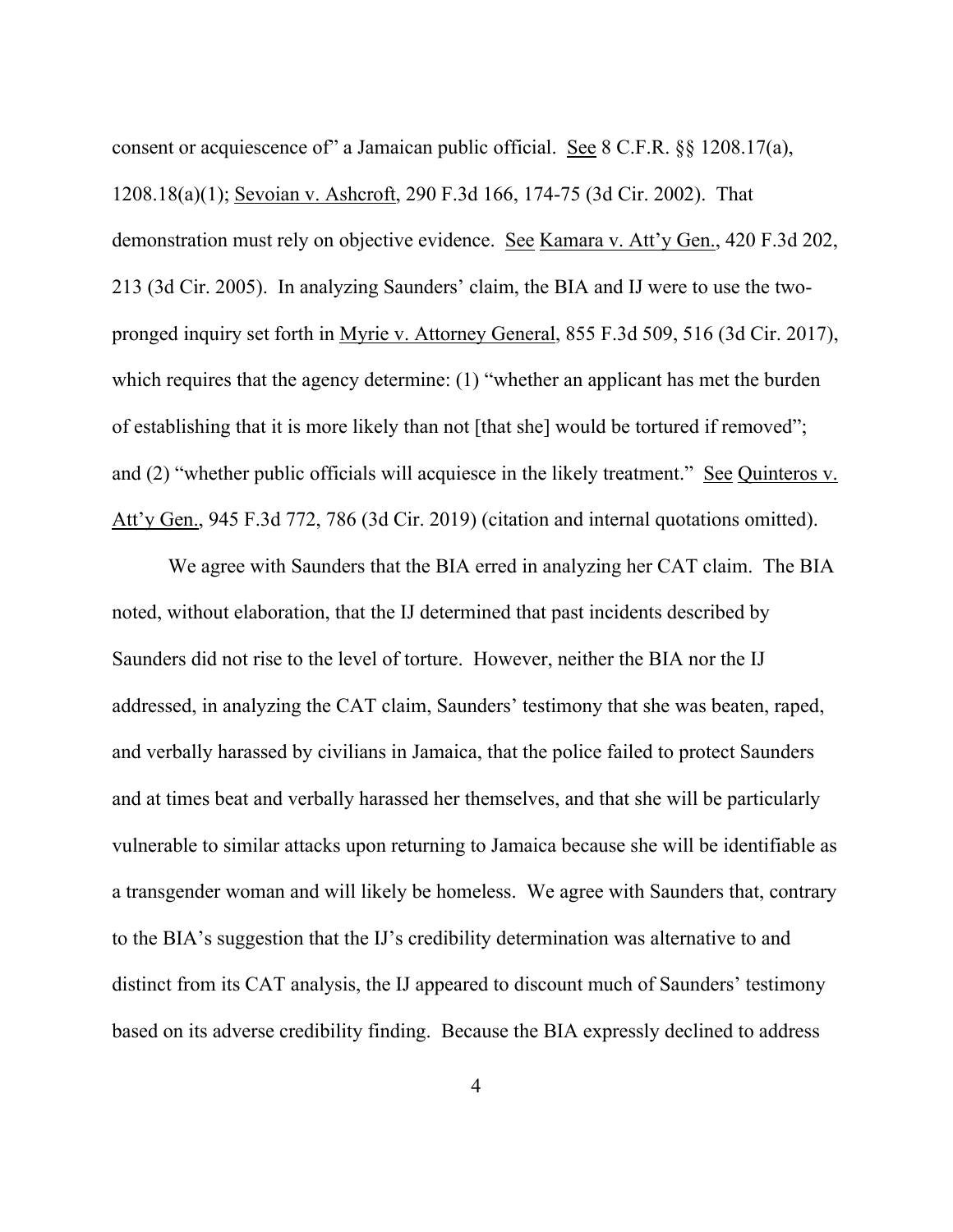the issue of Saunders' credibility and did not otherwise discuss the testimony at issue, we are unable to determine whether the agency would have concluded that the incidents described by Saunders rose to the level of torture or how they may have influenced its analysis of whether she showed a likelihood of future torture. See Kang v. Att'y Gen., 611 F.3d 157, 164 (3d Cir. 2010) (noting that "[t]he BIA may not ignore evidence in the record that favors the petitioner," and that whether the legal definition of torture has been satisfied is a question of law that the BIA must review de novo); see also 8 C.F.R. § 1208.16(c)(3)(i) (listing evidence of past torture as relevant to the possibility of future torture).<sup>1</sup> Thus, we will remand to the BIA for further analysis on this issue.<sup>2</sup>

Moreover, although the agency pointed to a general improvement in country conditions regarding LGBTQI issues, we can discern from neither the BIA nor the IJ's opinion "a decision about how public officials would likely respond to the treatment that

 $<sup>1</sup>$  We do not hypothesize how this case would come out had the BIA deferred to the IJ's</sup> credibility determination for the purposes of ruling on Saunders' CAT claim. We review only what the agency did or did not do, not what it might have done. See Dia v. Ashcroft, 353 F.3d 228, 241 (3d Cir. 2003) (en banc). For that reason, we also decline to address Saunders' argument that the IJ erred in making its adverse credibility finding. See Li v. Att'y Gen., 400 F.3d 157, 163 (3d Cir. 2005).

<sup>&</sup>lt;sup>2</sup> We also note that though the BIA reasoned that Saunders' visits to Jamaica after she became a permanent resident in the United States undercut her claim that she feared torture, Saunders' subjective fears have no bearing on her entitlement to relief under CAT. See Kamara, 420 F.3d at 213. The relevant analysis rather requires asking, as an objective matter, "(1) what is likely to happen to the [applicant] if removed and (2) whether what is likely to happen amounts to torture." Guzman Orellana v. Att'y Gen., 956 F.3d 171, 181 (3d Cir. 2020).